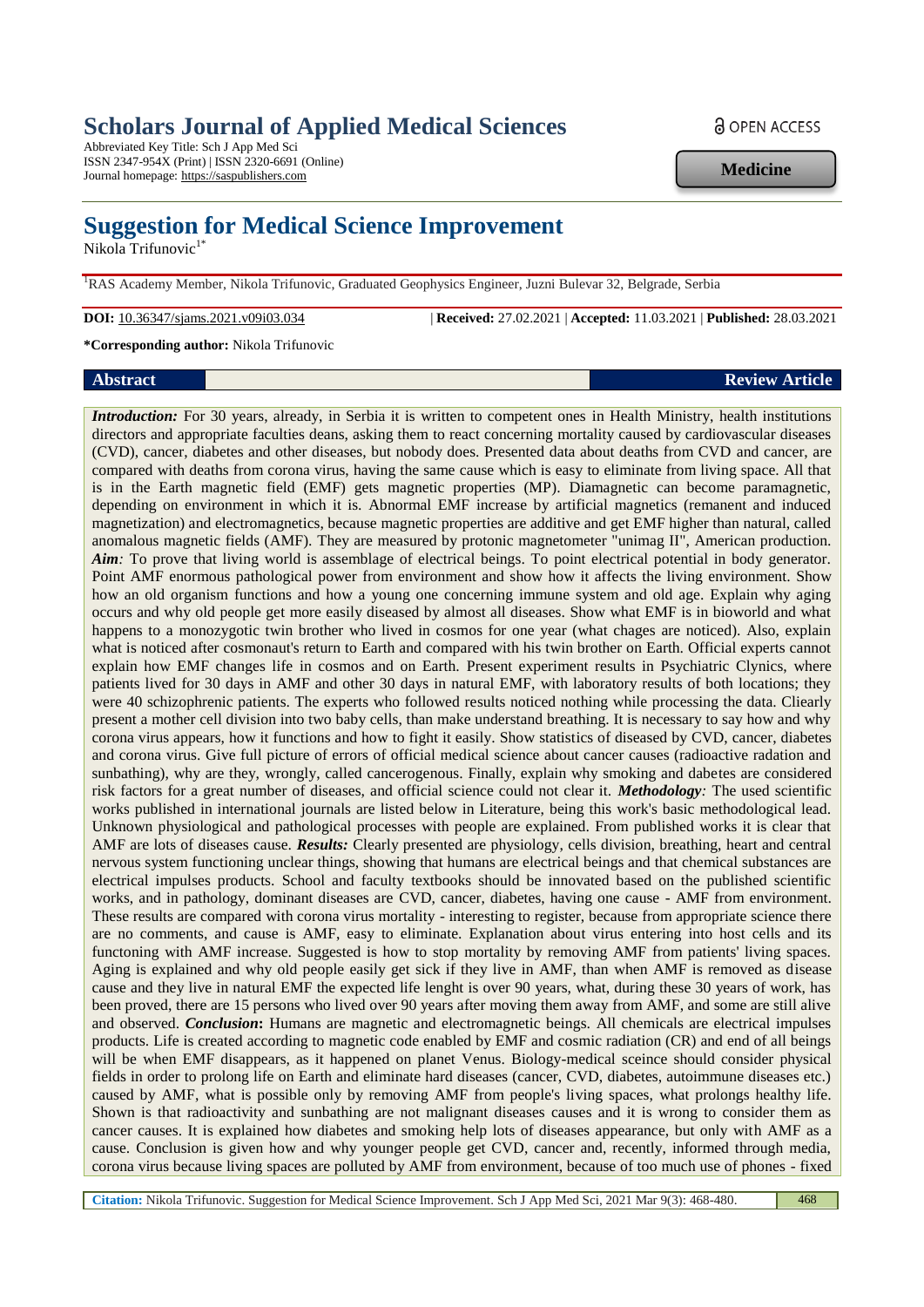and mobile, earphones, computers, televisions, printers, home furniture is more than 90% with ferromagetic and paramagnetic materials. Complete electrification of living spaces is a great generator of AMF and electromagnetic field as living spaces pollutant, but nobody pays attention to it and it is a real wonder that there are no more diseases and mortality. The reason is because people move around a lot, what makes body viscous magnetisation, appeared by AMF from environment, to dissaper, it is helpful in such a bad situation. Respected authorities should understand this with responsibility and start fighting AMF at work and living environments.

**Keywords:** EMF, electric beings, old age and young age, AMF, corona virus.

**Copyright © 2021 The Author(s):** This is an open-access article distributed under the terms of the Creative Commons Attribution **4.0 International License (CC BY-NC 4.0)** which permits unrestricted use, distribution, and reproduction in any medium for non-commercial use provided the original author and source are credited.

# **INTRODUCTION**

It is high time that biology-medical science understands that in bioworld rule magnetic and electrmagnetic forces and that the great importance of Earth magnetic field (EMF) must be considered, because: "Remember well, all in EMF mgnetizes and that diamagnetic properties are relative, not absolute, meaning that they can be paramagnetics if basic environment magnetically changes, what frequently happens during metabilism. Then, two things must be understood: 1. Probably, you think that we are only physical matter, but not, we are magnetic and electrical beings. 2. Proteins, enzymes, hormones, neurotransmitters are only by-products of, always, present magnetic and electric impulses." Who understands always present covalent and coordinative chemical connection must understand that, exactly, these connections enable magnetic attraction of chemical elements nucleus (boron magnetons), and then, electromagnetic nucleus forces make electrones moving.

CNS functioning is generated due to cosmic radiation (soft component) of electrical potential in the form of action potential, moving through nervous tissues along entire body, enables all organs functioning and heart and brain functioning, too. Also, presented are mental diseases causes, being variable magnetic fields and AMF from environment [1, 3].

Earth physical fields are fundamental for appearance, duration and end of life on planet Earth. EMF are the most important, first, for life creation on Earth. Thus enabling a mother cell division into two baby cells, helped by Crossing Over in such way evolution of living world goes on Earth [6]. MP of breather [2] are fundamental and appeared due to EMF enabling human beings breathing.

It is clear that Earth magnetic fields (EMF) enable MP of each cell in organism. Magnetisation centeres are in organelles and the strongest are in each cell's nucleus. Of all organism cells, the strongest magnetisation have neurons because they have a very thin cytoplasm, and most oftenly, there is none, but only cells' nuclei. Proofs that nervous cells magnetic forces are the most important properties for central nervous system (CNS) functioning are in Literature 2, 3.

It is not excessive to show another two examples of cell's magnetic properties, as it follows: There are evergreen kinds of trees which, when replanted, must be marked with orientation concerning world poles from the place in which they were before, only then they can be replanted in another place, then they will not fade. Why? Because the tree cells are magnetised and metabolism is done helped by MP in direction N-S, and they cannot grow because metabolism is not done normally if they were not marked properly before replanting. It is known that, at first, Vikings used an ordinary tree floating on still water for orientation N-S when travelling, because it can show EMF direction, what is a clear proof that all cells are magnetised and oriented in EMF.

# **Central Nervous System (CNS)**

CNS is electric potential (EP) generator, which, with MP and action potential, does everything in organism. EP appears due to cosmic radiation (soft component) by affecting, mostly, oxygen (O2) because in CNS there are ten times more of it compared with other organs. Cerebral cortex with 6 layers has 40 times more O2 than other body organs [3]. This composition and construction of cerebral cortex enables it to work as a condenser or accumulator, filled with potential during sleep time and emitted during awake, i.e. durning its work time [1, 3]. Memorizing and remebering are clearly explained in Literature 1 and 3.

Each human being has unique anatomic brain properties, resulting from genetic factor and biogeographycal environment with various Earth magnetic fild intensities.

It is very important to explain how do potential differencies between CNS regions and other body parts occur. Electric potential generator in brain is cosmic radiation (CR), enabled by different concentration of oxygen between brain regions and other body parts. It is known that brain uses ten times more oxygen for its functioning than other body parts. Cerebral cortex, functioning of which is very little known although it is the biggest part of nervous system, uses four times more oxygen than other brain regions. That is why in CNS, and especially in cerebral cortex, arise many electrons and ions produced by CR, with presence of oxygen great quantity (O2, 40 times more than in other body parts). This gives high potentials in brain, so electrons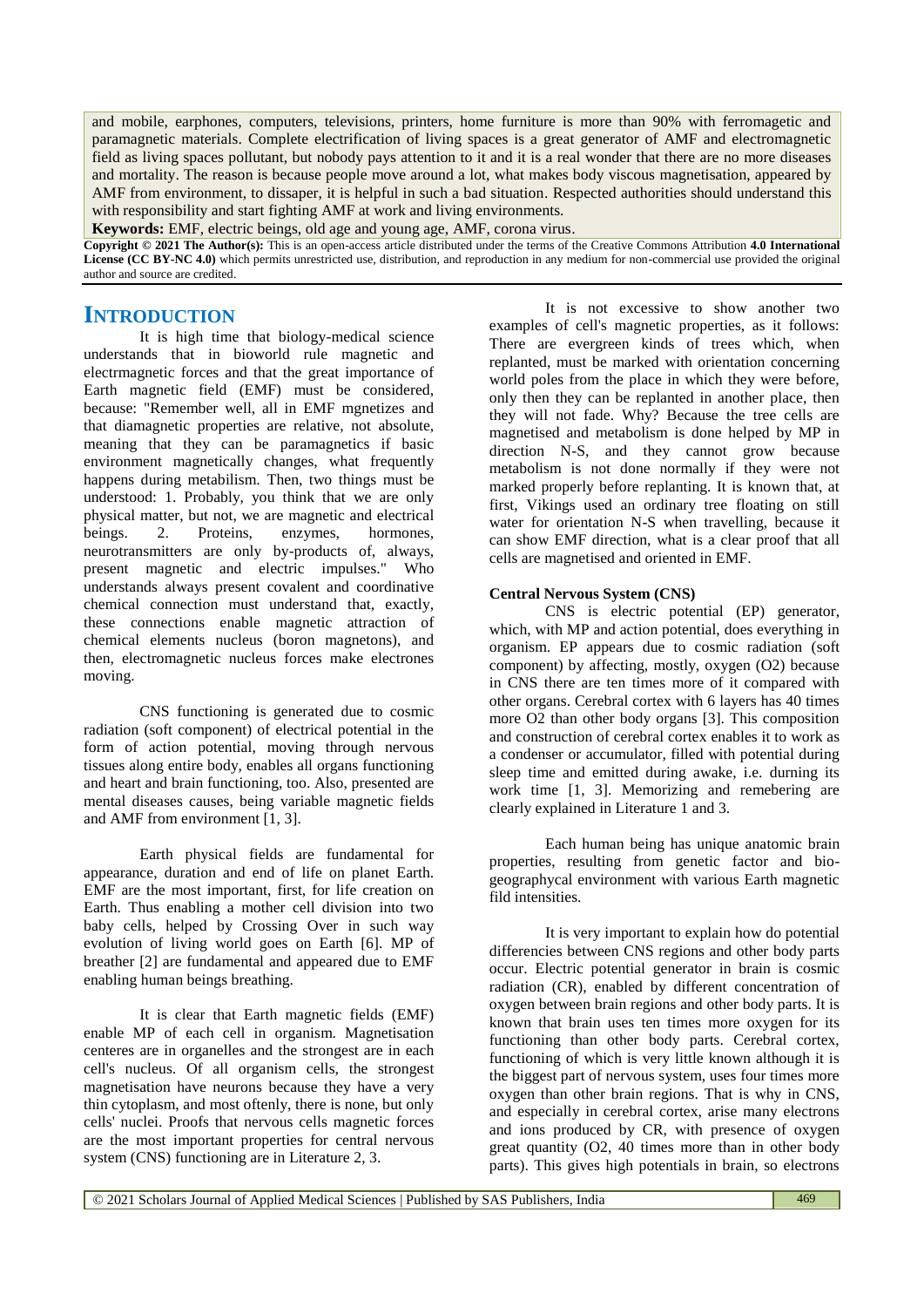and ions flow toward lower potential. Through neuron nets tissues and synapses, micro-currents go towards autonomous organs (by autonomous nervous system), and by peripherial nervous system the entire body is supplied with current. This kind of electrons and ions movement is enabled by electric resistance, which is very high in skull and cerebrospinal fluid.

## **Brain Functioning**

Brain is our body's manager. Manages and controls everything we do, both in awake state and in sleep. Brain manages all life important functions during organism's survival. For all human emotions there are many parts functioning together, and basic are: cerebrum, cerebellum, brainstem, hypophysis gland, hypothalamus, etc. CNS is the most complex organ in human body. Learning, memorizing, thoughts, conscience and intelligence are under brain's control. Simultaneously, it sends and receives multitude signals from all body parts and environment. Brain maintains conscience, making humans reasonable and moral beings.

CNS function consists of complex electric and magnetic actions. All these happenings in neurons and synapses have bioelectrical and biochemical basis, meaning perception, thoughts, emotions, learning and remembering [12].

All events are registered by senses' sensors, then relays of reticulum-thalamic system, finally, multilayered cerebrum cortex. CNS cells are neurons arranged in CNS and with various dimensions, forms and MP. To get a clear picture of brain functioning, study Literature [1, 3] at the end of this work, the author can give these publications.

#### **Inborn Instincts**

In CNS are centers for all functions, also the inborn ones, such as: parental, food, survival, thirst and sexual. These neurons centers are codedly magnetised by EMF when created (formed) in uterus, already. Particular senses sensors (sensory stimulations) after birth produce micro-current impulses, which in neurons of particular centers create, by resonant electromagnetic fields, return micro-currents as CNS response to internal and external stimulations (what is exactly the same as with memorized informations automatically going back into our senses). These micro-currents stimulate motoric functions of some glands to discharge substances satisfying inborn organism's needs and muscles to react to stimulations from inborn instincts centers.

Important is the following: Already, before child's birth love for a certain work that this person will do in life can be developed, suggesting that persons can be formed with inborn talent for various professions,

Nikola Trifunovic; Sch J App Med Sci, Mar, 2021; 9(3): 468-480

but with a great work to perform it, only in this way the talents can be manifested.

#### **Memory**

Human memory is based on neurons communication by coded magnetic inductions it can be passed from one to anoter neuron (these are thoughts in brain). So, it can be concluded that signals in brain can be conveyed between neurons even if they do not touch each other, i.e., when between them there are no synapses to connect them. In other words, cells communicate through coded electromagnetic induced field. In these cases, neurons send coded signals, which are thoughts, to neighboring neurons, what is the same with radio and television. Telepathy is known as conveying thoughts to a distance. Brain sends a thought wave, which in fact is coded micro-electromagnetic wave of a particular frequency and wave lenght, this bran is transmitter or sender. Another brain is receiver, receiving these same coded electromagnetic waves and reproduces the coded thought. Broadcasting the information with a magnetic code, arranges in hippocampus neurons, where it is amplified becoming available for furter use of many neurons connected with cortex. These are coded electromagnetic waves with characteristic frequences and wave lenghts, which other brain receives and reproduces. The reproduction is possible only if other person already has the information memorized according to M code, then, the sent coded electromagnetic wave induces resonance in receiving neurons and a stronger coded magnetic flux appears producing coded micro-current impuls, which in gigantic neurons (brain amplifiers - BA) gets amplified and it is thought information sent from one person and reproduced in another person's head, it is telepathy.

# **Doctors Diseased in AMF**

By wrong learning, wrong interpretations and opinions may occur, manifested by paranoic behavior. An example of mind indoctrination are 5 psychiatrists in Psychiatric Clynics diseased, after working lots of years with psychiatric patients in anomalous magnetic field (AMF). They got the same illness as their patients. By strong magnetic induction, in diseased CNS AMF, they magnetised doctors' neurons, so they got the same disease.

#### **Human Indoctrination of Belief in God**

Another interesting example is mind indoctrination with religion. Esotheric interpretation of life appearance after death is a delusion because of ignorance and misunderstanding of organism functioning and life appearance on Earth. It is necessary to say that gods are invented by people in order to protect them on various locations on Earth, that is why various deities appeared and people's behavior because of lack of communications among them and various religious paranoid habits with religious delusions, they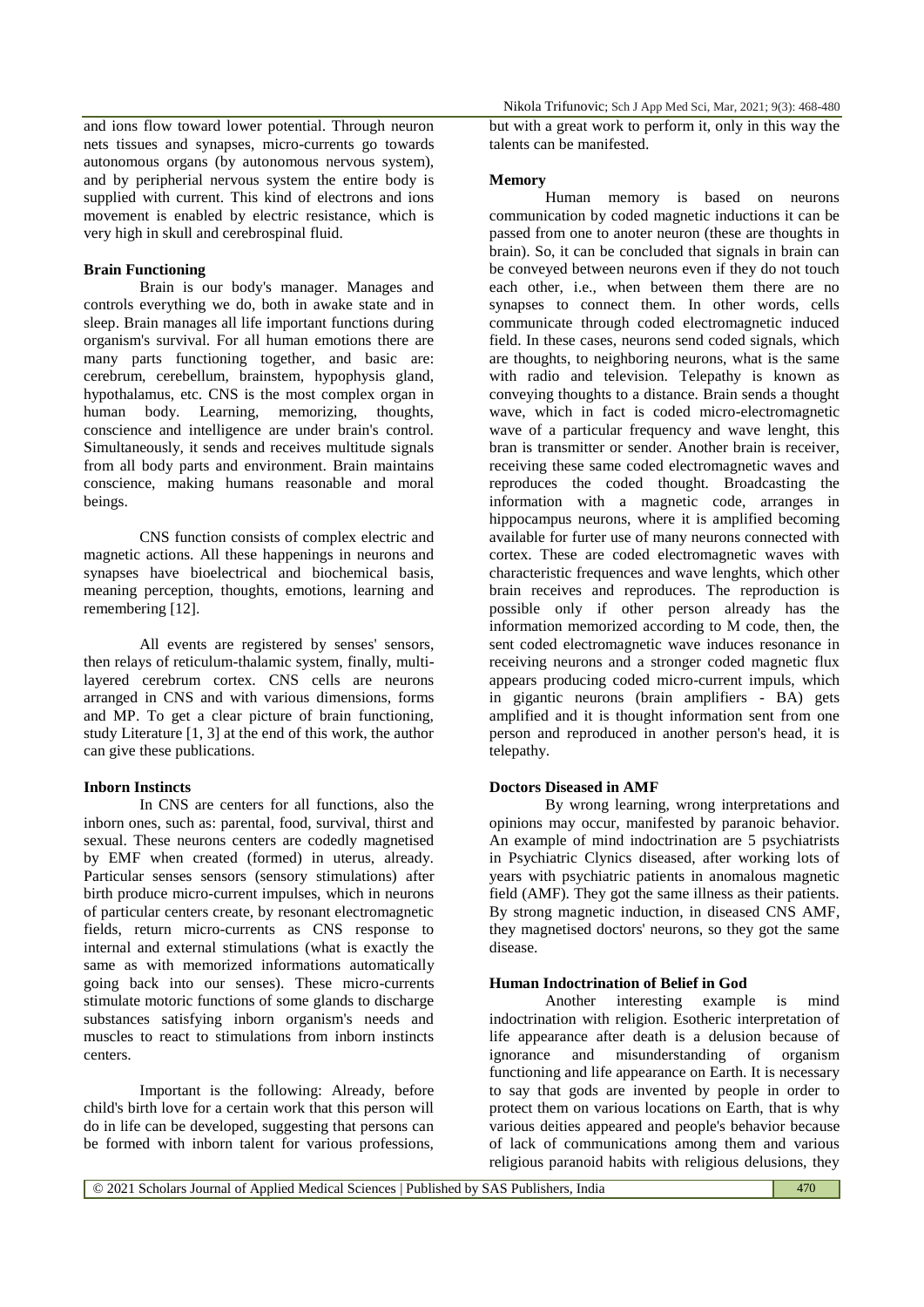also brought frequent religious conflicts and wars, what is obvious even today. Great example of paranoid behaviour are some religious convictions created by mind indoctrination from childhood in religious objects by religious teachers. We are witnesses that these convictions may be stronger than parental instinct which appears in bran regions for inborn instincts. It is clear how these convictions occur by repeating in minds about life creation and its lasting after death. Because of this, it is necessary to educate people by simple moral doctrines which can be done in religious objects, from childhood onwards. All mind abilities should direct in scientific way of life span extention and give very important suggestions of limiting procreation, because Earth cannot feed infinite number of people. It should be pointed that science has already extented human life duration, what in the future will be even more.

Cardiovascular diseases are the most frequent cause of illnesses and mortality, then come malignant causes, also, diseases as diabetes effects, considered by official science as devastating. About CVD and diabetes is said all that should be known [4, 9, 10]. It should be explained that malignant diseases causes are AMF and variable magnetic fields in life environment [7].

### **Mistakes about Cancer Cause Interpretation**

Following is presenting official medical science errors concerning malignant diseases causes: how has wrong conclusions that radiactive radiation (depleted uranium) causes cancer appearance. So, all radioactive elements and substances are paramagnetics, meaning that, concentrated, they increase EMF intensities and create AMF, also, radiactive radiation is increased and, if a person sleeps in the typically cancerogenous AMF, gets that disease easily. Statistically, it has been found that in an increased radioactive radiation (Nagasaki, Hiroshima) there are more cancer appearances, what is true, and this is why. In these places gama radioactive radiation is increased and there are lots of AMF. Cancer appears only when paraoncogen, by mutation, becomes oncogen. This happens due to higher gama radioactive radiation concentration (concentration of gama quantum elementary micro particles) and gama quantums, by impacts into hydrogen DNA connections (a weak chemical connection - easily disconnects) get disconnected. Since there is AMF rotating a part of structural formula because of the known magnetic rotation of substances chemical formula and so, oncogen may appear, which becomes cancer and starts endless division. It is clear how has science come to a delusion, so that radioactive radiation has been accused to be cancer appearance cause. AMF is cancer cause and nothing else.

This example is similar to a wrong explanation about melenoma on skin after sun bathing, what will be, in details, explained further in this text. A well-meaning

Nikola Trifunovic; Sch J App Med Sci, Mar, 2021; 9(3): 468-480

note about official medical science mistakes is pointed. By this statement an important fact for people's health is pointed, because sun radiation ultraviolet (UV) is wrongly considered as cause of skin melanoma as well as some tumors, what is wrong. How have these mistakes occured, explanation is following. By sunbathing skin gets higher temperature and after sleeping in a bed with AMF, skin temperature dicreases up to natural level, and AMF becomes stronger and on skin appears strong body thermoremanent magnetization (TTRN) which is stronger than the mentioned BVM what enables skin melanoma appearance. Conclusion is to eliminate AMF from bed and melanoma will never appear. It is not necessary to talk about great benefit from sunbathing that creates D vitamin, which is already known for its usefulness. Today we are aware that there are more and more bone joints diseases and breaking, especially with older people, and the cause is not enough of sunbathing, that is necessary to do it often but only, it is repeated, to sleep and spend time in natural EMF.

#### **How does Aging Occur and Why**

To understand why older people get all diseases more easily than young ones, proofs that MP rule among molecules in cells should be understood. A work is published clearly pointing to existance of magnetic forces among molecules in cells, also explains a mother cell division and breathing [2, 6, 8]. In official literature about cell's division it is stated that chromosome chromatids suddenly start moving in opposite directions, and it is within cells division construction. Biology states that it is not known why chromatids suddenly move in opposite directions and which energy enables it [2, 6, 7]. The force making chromatids to go away from each other is only EMF. EMF magnetizes chromatids by the same kind of magnetisation because telomeres on each chromatid end is of the same chemical compound, i.e. the same nucleotides (TTAGGG), noting that with each cell division, because MP ages, nucleotides peel off (dicrease mass in nucleus). It is known that cell's magnetisation center is in nucleus, and a bit less magnetization is in other organelles, too. Since MP are additive, each cell has magnetizaton, mostly, depending upon nucleus size, and, a bit less, upon other organelles, too. It is known that nucleus is the largest in CNS neurons, because cytoplasm is thin or there is none. These neurons' dimensions enable coded magnetization, representing memory, and some memory association of the memorized induces in neurons resonance, what is the memorised reproduction. All this is thoroughly presented in Literature 1 and 3.

With great number of divisions cells MP get smaller, being manifested as reduced metabolism that is performed under the influence of magnetic forces, which with aging get weaker [6, 8]. With aging, organism's immune system cells MP dicreases, so,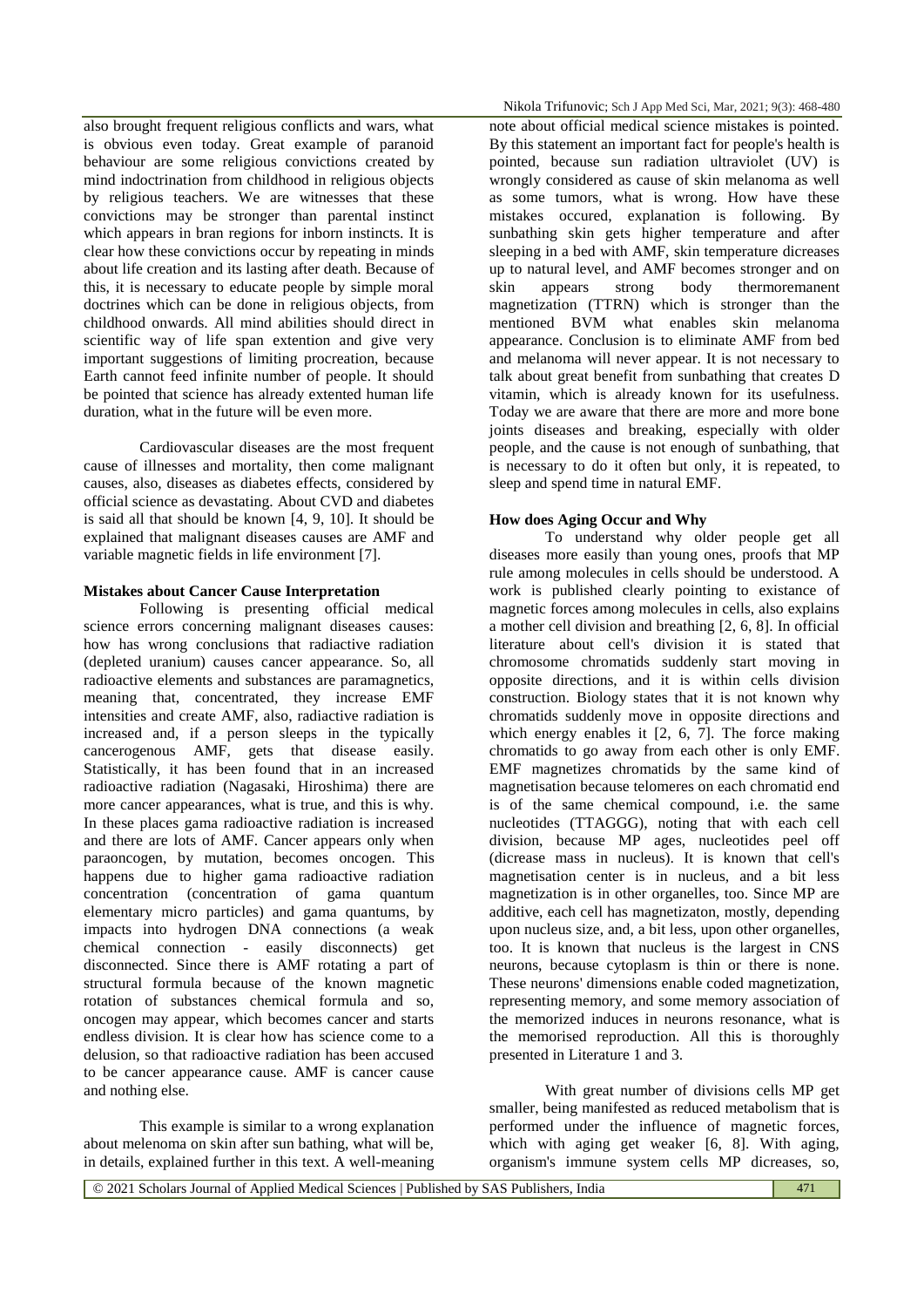organism's defence against intruder weakens [5]. Every cell has maximal divisions number and, finally, it dies, what is organism aging, ending with death.

Blood vessels are, also, affected by aging, for instance, arteries with aging become stiffer, less elastic and their volume reduces, bringing less food and oxygen to cells, what, also, is aging manifestation. During general organism's aging, arteries change making blood vessels rigid and less elastic  $[2, 4]$ , mostly, because lipids (a kind of fat components) acummulate, especially, cholesterol (LDL) in internal membrane of artery (intima). In later phase occurs calcium salts deposition, as well as connecting tissue flourishing, all contributing that artery becomes nonelastic, so it can be stated that arteriosclerosis is a normal phenomenon concerning aging, and it starts, usually, after 40 developing slowly in accordance with entire organism aging, and is not considered to be a disease [12]. With natural arteriosclerosis, blood vessels clogging increases, reducing their volume and supply with oxygen and nutrition in all cells. It is all aging manifestation. In essence, these are miniature magnetic domains that are taken into the body with food and have paramagnetic properties induced in EMF and stick mostly to the internal spaces of arterial blood vessels, which cannot be avoided but only slowed down by diet and physical activity [12]. This work author notes "indeed it can be prevented, only, with appropriate experiments should succeed". As this statement proofs, there is a clear twin brothers example, one of which is cosmonaut. This will be thoroughly presented.

# **Causes and Mechanisms of Aging are Diseases Shortening Life, as Official Science Suggests**

As many world scientists state the basic aging cause is organism's deformation being in the magnetic material compound of cells where DNA (deoxyribonucleic acid). It brings deformation development in diseases connected with aging: cancer, immunity disorder and autoimmune diseases, all cardiovascular pathologies, brain function disturbances, i.e. nervous system (mental disturbances), dicrease of thinking abilities (Alcheimer disease), diabetes melitus, arthritis (joints inflammation). All the mentioned diseases are AMF from external environment results. Noting that in old age, cells nuclei's MP are rather worn out, i.e. reduced, therefore, AMF with lower intensities can cause mentioned diseases. The most recent medical conclusion that the mentioned diseases are increasing, especially, CVD with younger people, what was not the case in the past, but causes are AMF in living environment, what this work makes clear.

Aging process, mostly, affects cardio-vascular and nervous system. By cholesterol, calcium and other paramagntics accumulation in blood vessels, representing aging process, causing supply of various organs cells with blood, tissues with nutrition materials

dicrease and, also, excretion of worn out metabolites from cells. Nervous system is the most sensitive to this waste material accumulaton, which requests continual supply with oxygen, glucose, calcium and other matters.

Today, it certainly can be stated that the main reason of aging is magnetic intermolecular forces dicrease in cells. Our entire inheritance is written by magnetic code in DNA molecule which has double spiral form and is located in chromosomes in cell's nucleus, what means that all biochemical reactions in organism are written according to magnetic code in DNA, (representing magnetic complex - sequences construction connected with magnetic code building nucleotides and genes).

To make this clear, it is necessary to study Literature [5]: "Cause of Autoimmune Disease Anomalous Magnetic Fields", Journal of Pharmacy and Pharmacolongy, New York, USA, 2016. When this work is thoroughly studied and understood it will be clear how does immune system functon and how do autoimmune diseases appear. It will, also, be clear how to eliminate corona virus, which is dangerous for life of people in AMF from environment. AMF is dangerous for health because viruses MP and AMF are additive, so immune system cells die too much and virus is difficult to eject from organism, while to eliminate AMF is easy.

To repeat: virus has its magnetic properties (MP) being created in EMF, and by entering a host cell that, also, has its own MP in balance with other cells MP, and with the virus according to MP law (additivity), virus and cell with two MP go out of balance and leukocytes attack to destry them (immune system  $law$ ) – Is) [5]. Virus uses the host and penetrates the cell wall, only, with magnetic forces (viruses and cells). Virus's nuclear acid binds to receptors in the cell and takes over the necessary substances for metabolism by magnetic forces, then it becomes alive and replicates and increases the number and MP but Is certainly has the ability to destroy this group of replicated viruses with its leukocytes and macrophages larger number, this is a usual way of fight between viruses and organism. However, when there is AMF from external environment present, so additive MP are very high and Is with hard fight can destroy the intruders (because lots of leukocytes die).

This is a brief information about Is and intruder fight. Based on the above, it is clear that, if attention is paid to AMF and it is eliminated, person usually recovers. It must be noted that in the case of cancer and CVD, which for their pathology first form BVM in an organ or part of an organ, it is much harder for Is to defeat the attacker (to study the literature on cancer and atherosclerosis) [7, 9]. Disease must be, by additional therapy, eliminated away from organism.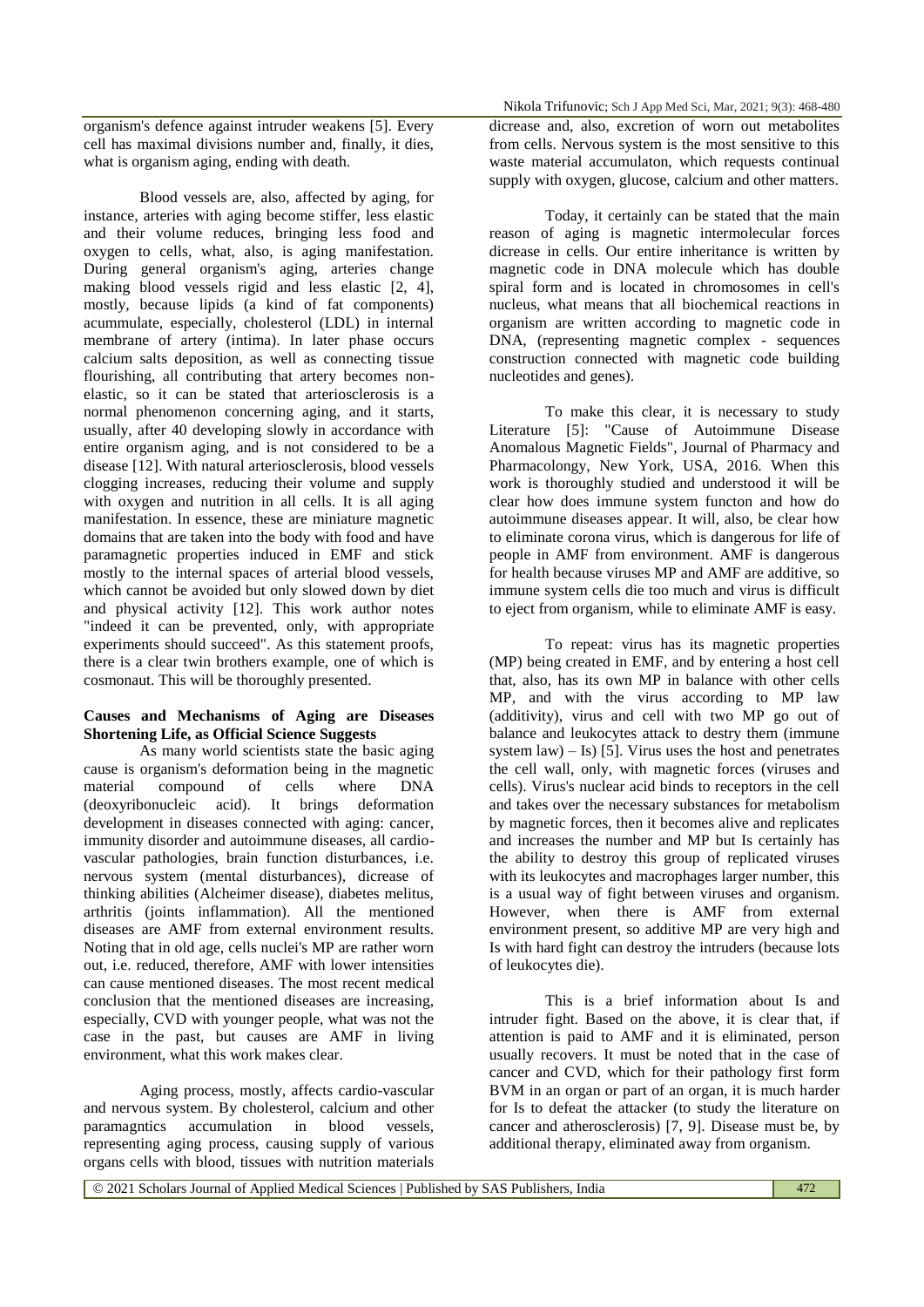# **Virus Caused Tissue Death without Contact**

The following experiment with hermetically separated tissue by cells infected with a deadly virus is also very clear evidence. Results are impressive. Two identical tissues are kept in two vessels, hermetically separated. A deadly virus is injected into one tissue, killing the tissue cells after a long time. In the tissue, the deadly virus multiplies enormously in EMF, and builds coded magnetization of tissue cells. It is clear that a very strongly coded magnetization occurs in the tissue, which is with the typical code of that deadly virus. Then, the induced magnetic code of the deadly virus and cells tissue in healthy, hermetically separated, tissue encoded by induction magnetizes healthy tissue, which created a new deadly virus according to the magnetic code of the deadly virus, killing the healhy tissue. The experiment indicates that it is possible to act on the human CNS, where cells are neurons with naturally stronger M properties than other cells in the body, in both positive and negative forms that change behavior, what represents for the human organization a great scientific discovery, when properly used can direct behavior and work of each individual. This, already, exists in people as inborn instinct and religious indoctrination.

#### **Creation of Life on Earth Hypothesis**

This is a clear proof that in the similar way first RNA appeared and, through evolution, life on Earth has been created. "Official explanation on how the life appeared on Earth is not known..." Further text gives an additional life's origin explanation, only on Earth, because on this galaxy's other planets there are physical and chemical conditions for no life development. Additional explanation: By association of chemical elements with specific MP enabled by temperature. Temperature constantly changes and construction nucleotides MP in RNA change, great moving around occurs, what is metabolism, with main participants - K Na Ca etc. Chemical elements, by magnetic and electromagnetic connections (for instance, by covalent connections) build sequences which, according to the same principle, unite into nucleotides, then nucleotides, electromagnetically, connect into onechained RNA which builds own unique magnetic properties and, at the border, two magnetic fields, i.e. RNA and EMF magnetic fields concentrate small densities substances, which are chemically connected lipids, and build a membrane of one-chained RNA. Then, two-chained RNA easily appears in such a way that they connect, due to minimal (0) magnetizaton, which is around the RNA's middle scale, so centromere with two chromatides appear, where, with chemical connections, are binded nucleotides, constructing two DNA chans. Everything further evolution develops. Decisive role in further development of life's variety has Crossing over which functions through substances exchange due to EMF on DNA and RNA. In this way

Nikola Trifunovic; Sch J App Med Sci, Mar, 2021; 9(3): 468-480

life on Earth has appeared, through first RNA up to today's numerous species.

#### **Fundamental Role of EMF in CNS Functioning**

Historically observed civilisations development on Earth as a planet, clearly noticed are locations with mostly developed civilisation reaches, appeared due to optimal EMF intensity for such kind of CNS development [1, 3]. History has recorded that the oldest civilisation was by rivers Tigris and Euphrates (Mesopotamian civilisaton), then younger Persian Empire), then Egyptian civilisation, then Greek culture dominates, after that Roman civilisation and, today, Western-European, American and Russian sciences are on the highest levels. All the presented clearly points that memorising occurs by coded magnetizaton of CNS neurons in EMF. EMF had, only, 2000 years ago, two times stronger intensity than today. The mentioned Earth geographical regions had optimal intensities for CNS development and that is why the mentioned civilisations reached the highest levels.

Mental diseases appearance is product of electromagneti fields from environment [3]. It is presented how does paranoia appear as a disturbance. It will be presented how, in CNS neurons, wrongly memorized informations appear by coded magnetizaton, called paranoias. Through repeated informations, which are memorized by coded magnetization, with voltage up to 100 milivolts, and are ejected automatically, during exposure. The recently received information is accepted with 1-3 mili-volts [13]. It is necessary that this brief explanation of paranoia helps you to see scientific truths that mean life.

It is known that cosmonauts in cosmic stations have big problem with memory because EMF intensity in cosmos is very much dicreased. Cosmonauts help themselves by writing down the past events and working tasks they do not to forget them. It is clear that lower EMF intensities lowers memory abilities, proven by experiments. Next facts confirm all the rest presented: A Nobel prize winner case is known in the world who discovered DNA structure. He gets in America a task to establish Institute for Genetics and, while selecting the staff to work in the Institute, by testing it is found that some people, born in genetically lower EMF, were intelectually weaker than people born in higher EMF intensities. He exposes this truth, but many people misunderstands it, accusing him of being a racist. It is pointed that the Nobel prize winner did not know this reason.

During 30 years of EMF and AMF measurements in humans living spaces, it is noticed very clearly that natural EMF intensities, amounting to cca 44000 nT are optimal for pupils, students and scientific workers, too. In many year practice there are many proofs for this statement. Unfortunatelly, there are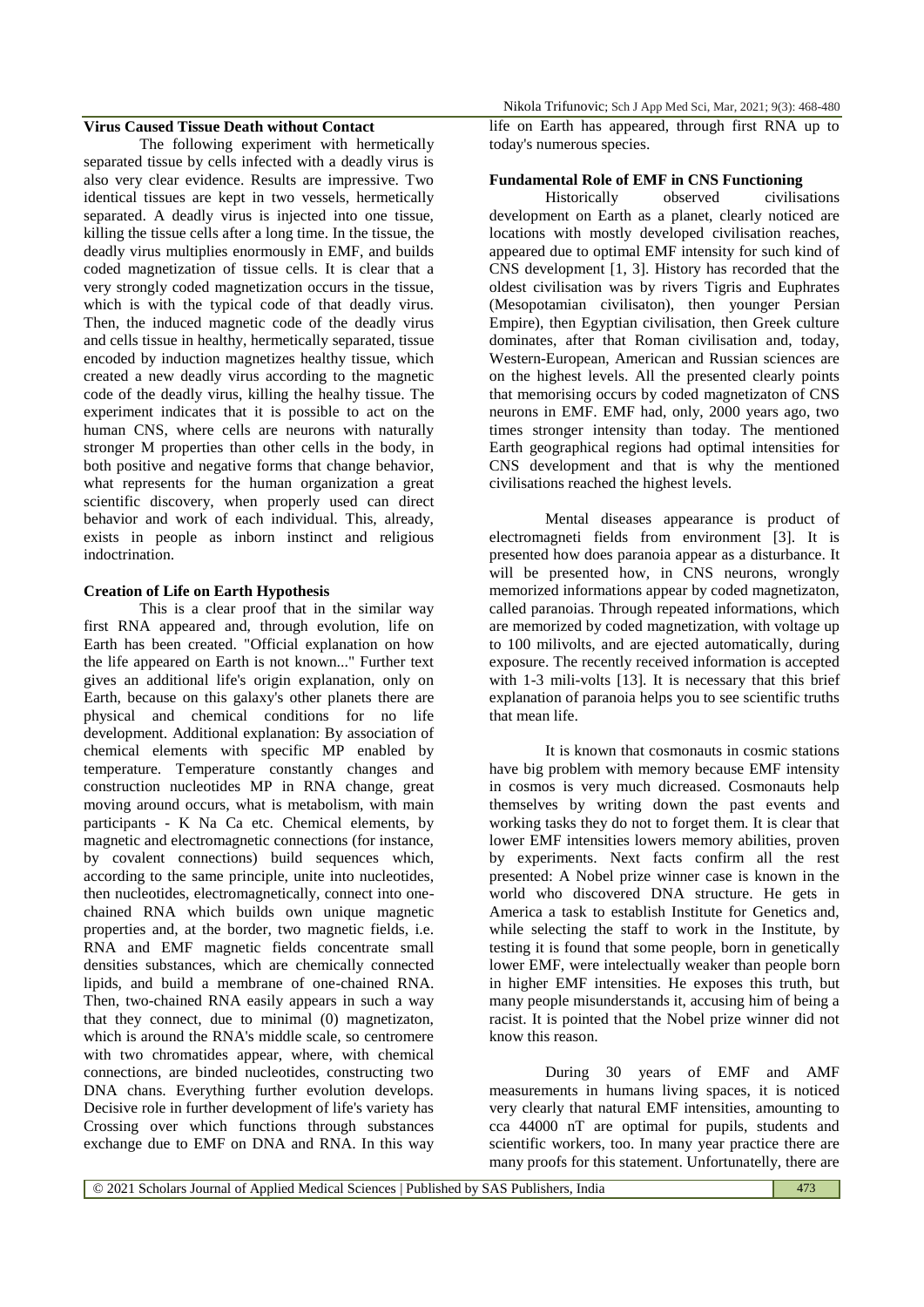many magnetic and electromagnetic bad effects on interpersonal relations, such as marriage relationships. While measurng magnetic and variable magnetic fields (electromagnetic), a great number of conflicts between married couples were located in high intensities of one or another field.

## **Monozygotic Twin Astronauts, Exteriment in Cosmos and on Earth**

Monozygotic twins have the most similar genetic material because they are created by insemination of mother's one ovum with two spermatozoa genetically formed in the same EMF intensity. This gives them great similarity phenotypically and genotypically. It is clear that EMF intensities are the same with sperms because they are the most similar sequences and nucleotides, too. A mother's ovum is insaminated with these two spermatozoa. The zygote created, firstly, furrows without differentiation in EMF, to equalize magnetic properties of uterus and spermatozoa because extraneous tissue is in uterus, then, it will develop, by differentaton, into two fetuses, also, in the same EMF, what gives very similar organisms after brith.

An experimnent with twin monozygotic cosmonauts is performed. This experiment has puzzled scientists in USA, but here is what it is about. Monozygotic twins have almost identical genetic material. One of the brothers spent a year in cosmos. Their telomeres dimensions were measured, which were identical (before one of them went to cosmos). One of them becomes astronaut and spends a year in cosmos, the other one lives normally on Earth. After returning from cosmos, changes of telemeres' dimensions are found in their lenght, being different between brothers. Also, found are different methylations in body cells. The cosmonaut got 5 cm taller than his brother who lived on Earth. Scientists, amazed, wonder why is it so and try to clear it up. This event's cause is totally logical and clear. Explanation is following: EMF in cosmos has lower intensity and with different variations than EMF on Earth's surface. Since EMF is a mother cell division into two baby cells promotor [2,7], it is clear that body cells division of the brother on Earth was quicker and more frequent than of the cosmonaut's body cells, whose division was slow (concerning time) and the division itself was very long. It is known that telomeres get shorter by each devision, so that cosmonaut's telomeres devided less times than his brother's on Earth, whose division was more frequent and faster. A logic conclusion is that cosmonaut's telomeres stay longer than the brother's on Earth. Therefore, the cosmonaut will be younger compared to his brother on Earth. Aging is fully explained in this work. It is noted that through cells division on Earth, entire organism ages faster, and in cosmos, where EMF has lower intensity, cells division is reduced and slow, that is why cells stay with longer telomeres and less atherosclerosis, meaning

that organism ages more slowly and, therefore, cosmonaut looks younger.

EMF has lower intensity and variations (?) in cosmos, so magnetic properties among cosmonaut's tissue cells and organs are smaller, so there comes expansion, i.e. distancing between organs and tissue of cells molecules. Bones densities are reduced. It is known that all materials density depends on EMF intensity. Stronger EMF gives higher tissue in organs density and vice versa. That is why a man in cosmos becomes taller compared to his twin broter on Earth. As for methylation in cells, it is clear, too. CH3, as a methyl group, is distinctly paramagnetic and in cosmos the cosmonaut's cells methylation is much rarer and less represented compared to his twin brother on Earth. This suggestion explains the differences between brothers after the cosmonaut's return from cosmos.

Literature shows that after some time spent on Earth after returning from cosmos, telomeres lenghts got equal, what puzzled scientists as unexpected. The truth is that with the "rejuvenated" cosmonaut brother, now comes faster cells division in the Earth magnetic field and telomeres lenghts, after some time, get equal. Because, rejuvenated, i.e. longer telomeres get magnetized faster and devide more frequently (peel off faster) in EMF on Earth's surface, so they get equal with his brother's, who was not in cosmos, magnetic properties.

### **Brief Information about MP in Physiology**

At the end of this work there is Literature list to be studied and understood in order to supplement and correct the knowledge from classical biology and medicine at schools and universities. When works from the Literature list are understood, it will be clear how has life on Earth appeared and how will it end, too. Some conclusions from published works are quoted which must be in biology and medicine textbooks: 1. EMF enables mother cell division into two baby cells. 2. Breathing is enabled only by breather's magnetic properties (MP) (O2, erythrocyte, CO2 MP of nucleus), and not diffusion and partial gases pressure, as biologymedical science states [2]. 3. Immune system functions due to leukocytes and intruders (viruses, bacteria, fungi, extraneous particle and dead cells) MP [5].

Also presented are how do inborn instincts occur in humans (love for childbirth, hunger, thirst, sex etc) [3]. In CNS are centers for all functions. These centers neurons are codedly magnetized by EMF during creation (formation), already in uterus. Particular sensors of senses (sensory stimulations), after birth, produce micro-current impulses which in neurons of particular centers create, by resonant magnetic fields, recurrent micro-currents which are CNS response to internal and external stimulations (what is completely the same with memorized informations which,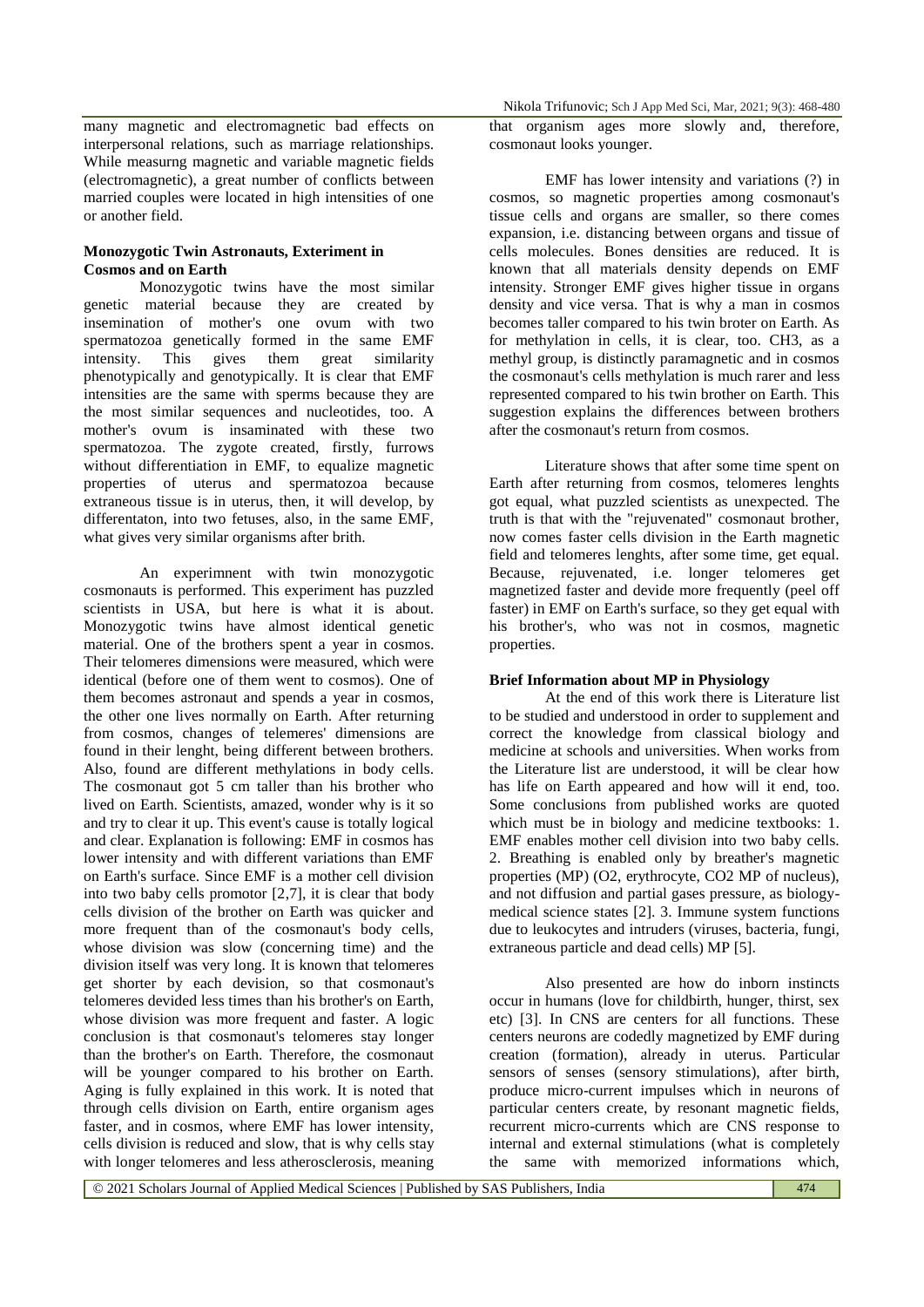automatically, return to our senses). These microcurrents stimulate motoric functions of some glands to excrate substances for satisfying the inborn needs of organism and muscles to react to stimulations from centers for inborn instincts. It is important to know: Even before children are born love for certain job can be developed in them to do when they grow up, namely, persons can be formed with an inborn talent for various activities, but with a great work for doing such predicted activities, only in this way talents can be manifested.

### **Brief Information on Pathology**

Given is explanation about autoimmune diseases (AID) appearance enabled by artificially enlarged EMF, called anomalous magnetic fields (AMF) [5, 7-9]. Then, explained is appearance of the hardest diseases, CVD, cancer and diabetes [7-9]. Every tumor appearance is caused, only, by AMF from external environment and variable magnetic field, also, from environment. CVD and diabetes appearance is due to, only, AMF.

# **Cells Division is Limited by Aging, i.e. by MP**

All cells in organism divide under the influence of EMF. DNA chain is, also, exposed to division. A classic experiment with cells division is conducted on fibroblasts, relatively simple connective tissue cells. Fibroblasts are cartilage basis. Experimentally it is found that fibroblasts, separated in a culture out of organism and placed in optimal conditions, cannot divide more than 50 times. It is concluded that there is a magnetic limit for division, i.e. magnetizations and demagnetization number is limited by paramagnetic sequences age. During division process, molecules at the ends of chromosomes tear off, so that, at each end of chain, one molecule gets separated. It peels off because it has lost its MP power, what is necessary in double chained DNA [14]. It is clear that nucleus of dividing cells MP get smaller and smaller during division, meaning nucleus, i.e, cell's MP gets smaller. Particularly smaller MP of cells Is (leukocytes), so intruders with stronger MP easily create pathological conditions. With such long shortening and MP lowering inside cells MP, occurs cell's death. It is clear that cells division is limited and that, slowly, the whole organism approaches death. Literature states that spending magnetic code in DNA is the main reason of organism's aging and death. Even if there are no diseases for years, a human being would die because of spending gentic (magnetic) potential reserves, i.e. aging is MP weakening among molecules in a cell. Depending upon inherited magnetic factors, and with poorly pronounced AMF, which are the main cause of diseases, humans can live 94 – 110 years. Known record about human life lenght is 111 years. There are various texts about some people living 130- 150 years, what is not truth established by reliable scientific checks.

Nikola Trifunovic; Sch J App Med Sci, Mar, 2021; 9(3): 468-480

# **Experiment Aiming to Prolong Humans Life**

Theoretically is clear how life can be prolonged, what is in the whole world researched and experimented. There are problems with telomeres peeling off prevention, allegedly, cancer appears, what is logical. It is known that cancer appears in AMF [6, 7], and scientists experimenting with telomeres do not know it, and it is clear that cancer will appear because experiments are done in AMF. Essence is that MP with years get weaker and all functions get weaker, as immune system functioning by the use of leukocytes and intruders MP [5]. Conclusion is clear: in old age organism is defensively weak and that is why diseases may easily defeat it helped by AMF from external environment.

Experiments for aging slowing aging are performed, but not so thoroughly because of financial means lack. This work author, with certainity, states that human life will be prolonged, because there, already, are clear proofs for it in a near future, what is minutely presented further in the text. It can be said that life interval of 94-110 years is a maximum time limit [13] bestowed to us by nature under the condition that we take care about our health and to avoid hard diseases, mentioned in the above text, produced by AMF. After thirty years of researching the mentioned diseases causes, it is concluded that the only causes are AMF and variable AMF. Conclusion is clear: if attention is paid to spend life in natural Earth magnetic field (EMF), over 90 years of life can be guaranteed, what, after 30 years of work this author has proven that there are persons he placed to live and work in natural EMF, 15 of them, all are still alive and have more than 94 years of age, and it will be still observed.

#### **Atherosclerosis**

"Almost one half of people in USA and Europe die because of atherosclerosis." "Cardio-vascular diseases are leading cause of premature mortality in Serbia" [4, 9].

It should be noted that arterial pressure depends upon magnetic field from environment, because high AMF intensity in living environmnt hightens blood thickness, so, automatically, arterial pressure gets higher, and this burdens heart functioning, especially with old people.

Atherosclerosis mechanism is not completely known. However, there are many theories. Atherosclerosis is process in internal part of arterial cells, occuring when fats, cholesterol, calcium and particles of cells elements accumulate (all paramagnetics) in arterial intimacy, forming solid structures called plaques.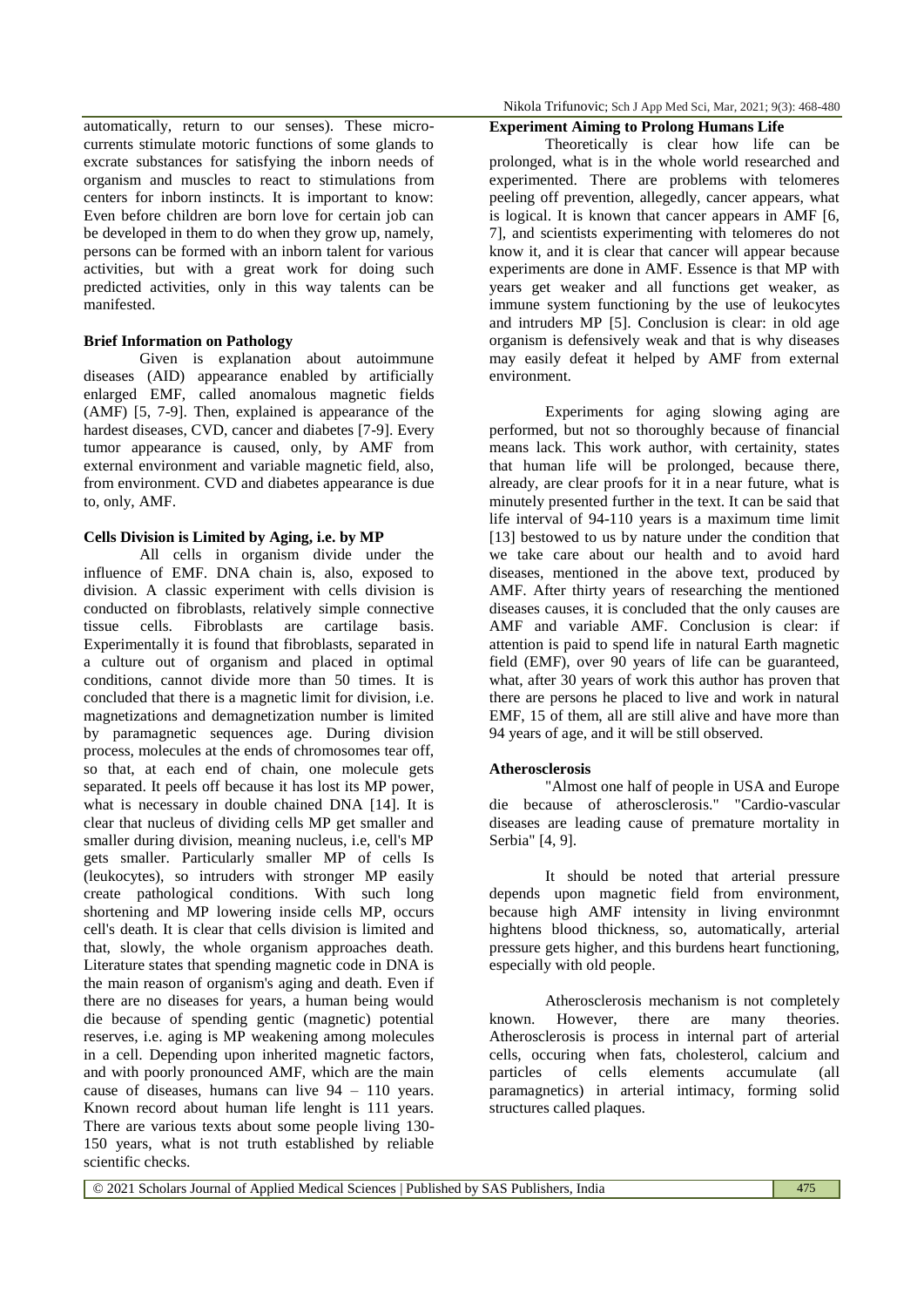Mechanisms of appearance, development and general process meaning of atherosclerosis still occupy scientists, because about this monster is stll not known everything.

All the above is cited from literature and points to a necessity to present more clearly atherosclerosis cause, which has not been cleared, so far. Lots of healthy and diseased coronary circulation mechanisms are not explained, right these ambiguities, by knowing other scientific disciplines, will be cleared up.

Literature states atherosclerosis cause: "High concentration of cholesterole in plasm in the form of low density lipoproteins (LDL) is the most important factor in atherosclerosis appearance" [12]. Lipoproteins LDL and high density HDL are paramagnetics, and official literature characterises LDL as the main cause. An explanation is given how it has come to this conclusion that LDL is the main factor in atherosclerosis appearance. "Atherosclerosis is large and medium arteries disease" [12].

It should be remembered how does blood go through the mentioned arteries, i.e. blood conductivity through a blood vessel is blood flow through blood vessel for a givin pressure difference. "Very small diameter of a vessel changes change conductivity amazingly! Small diameter of blood vessel changes cause large changes in blood conductivity ability during laminar flow... Vessel's conductivity increases with the fourth degree of diameter" [12]. With vessel's diameter increase flow increases with diameter on the fourth degree (r on 4) and cells MP, constructing layered blood vessel, have collective micro-magnetization which decreases with radius on the fourth degree. More clearly said, with the fourth degree of distancing from blood vessel walls, MP effect upon blood weakens very quickly. When this is understood, it is easy to clear the "amazing conductivity", as well as laminal blood flow through blood vessel. MP in micro-world are quantum values (elementary magnetic particles are quantums) and that is why blood flow is laminar because elementary magnetic particles number with distancing from source (arterial blood vessels cells) decreases, i.e. decreases with r on 4. Since the fastest blood flow is in blood vessel's central part, intertia law does not allow cholesterole of higher density to stay closer to blood vessel's wall, while light cholesterole with magnetic (M) forces can slow down, even to accumulate in the space of strongest M forces, what produces M field's vectors stacking, usually, focused in blood vessel intimacy. LDL and calcium (distinct paramagnetic) accumulation points that magnetic forces are the only cause of atherosclerosis plaque. This is a natural process of arteries clogging, i.e. of atherosclerosis appearance and AMF from external environment presence the main pathological field.

"Much less is known about lipoproteins with high density (HDL) function than about low density lipoproteins (LDL) function" [12]. It is believed that high density lipoproteins (for they have stronger paramagnetic properties) can, in fact, absorb cholesterol crystals (paramagnetics) "starting to deposit in arteries walls" [12]. Explanation is following: Since HDL is of higher density, i.e. larger mass, so it has stronger MP, and moves, according to inertia law, along the middle of laminar blood flow, with its M attracting forces absorbs cholesterol crystals brought by blood current takes from the place of possible atherosclerosis creation and in such way, helps protection against arteries diseases. The present AMF speeds all this up and atherosclerosis pathology type appears, what can endanger life.

Should be repeated: AMF from external environment is cancer and CVD cause, what is the greatest cause of getting diseased and mortality both in the world and in Serbia [2, 7, 4, 8]. It is interesting to point out that in Serbia with CVD within a month die cca 4300 persons (144 a day). It is known that with corona virus within two and a half month died 130 persons. Compared within two months of CVD 8600 and during same time 130 of corona. It is not incorrect to repeat that 8600 is an alarming number, but nobody reacts, it is only repeated that risk factors are responsible. For more that 30 years I have been writing scientific works, but about this paradox everybody keeps silent. To remove AMF from dwelling places is easy and it would drastically decrease getting disease and mortality with CVD and malignant diseases, as well as with corona virus. That is why help is requested from the competent ones to eliminate AMF from living spaces.

#### **Immune System and Autoimmune Diseases**

Everything in EMF has MP. So, all cells macromolecules have their magnetization. Living organisms appear in EMF and all cells in organs and out of organs form with balanced intermolecular, i.e. intercelular, magnetic forces, meaning that they function according to homeostatic M mechanism aiming to maintain a healthy life originated in natural EMF.

Work of immune system is explained and appearance of autoimmune diseases due to natural EMF [5]. Immune system function is a defending system of organism, with its own immunity and immune response, protects organism against extraneous microorganisms (viruses, bacteria, fungi and parasites) and their chemical substances (toxins) and against its own dead cells. Generally, immunity is immune system reaction to extraneous substances both to microorganisms and macromolecules (proteins and polysacharides). Is are cells and molecules engaged in immune response representing a collective coordinated Is response to extraneous agents.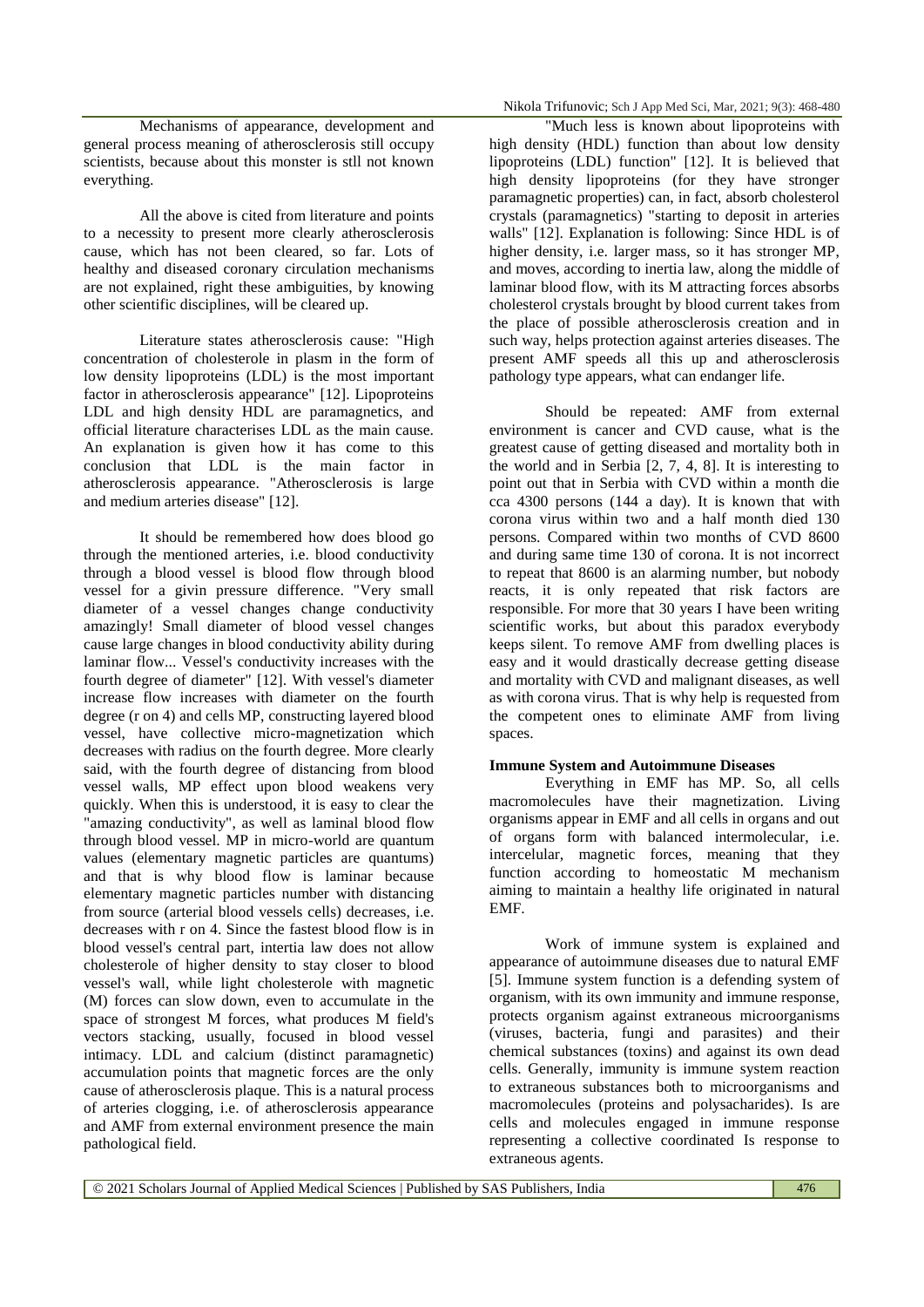There are two Is components - nonspecific or inborn, which is the first line of organism's defense and reacts in the same way to every harmful agent, there is specific or acquired immunity, developing in contact with harmful agent. These two components supplemnting each other with ther MP, and they are Is foundation in defense against intruder. On the basis of immune reaction nature it can be devided into humoral, made of antibodies excrated by B lymphocytes and effector circulating proteins, and cellular made of T lymphocytes, phagocytes an NK cells (killer cells). All these cells originate from stem cells in bone marrow, with higher density, so Is cells appear with increased MP. Basic function of defensive cells is to destroy intruders with magnetic forces so that T lymphocytes could have balanced MP with other body cells go through thymus where macrophages, with own magnetic forces, destroy T lymphocytes which have amplified MP, compered to all cells antibodies in body, they are 90%, and only 10% satisfies general homeostasis principle (magnetically balanced cells) in organism, what is intermolecular and intercellular magnetic balance. B lymphocytes have antibodies on membrane with balanced MP in each tissue, ready, if antigens (extraneous agents with higher MP) appear, then antibodies unlink from B lymphocytes and, with magnetic forces, destroy antigens, like T lymphocytes do.

Entire metabolism in organism functions due to cells, tissues and organs MP [6, 8]. Also, intruders (viruses, bacteria, fungi, toxins, extraneous tissues and own worn out - dead cells) have magnetization because they have originated in EMF. By intruders' with MP entering into organism they sum up with cells (of host) MP tissue, in that way MP stronger than naturally balanced cells appear. Leykocytes are attracted by cells with strenghtened MP and they act, with their M forces, upon every intruder aiming to, in various ways, prevent their harmful effect, what is Is work [5]. Worn out dead cells have lost heathing energy production, they cool off and get higher MP, Is cells act upon them as they are intruder. When it happens that additional AMF, whose genesis is exogenesis, increase some cells of organism MP, so that MP get out from magnetic balance compared with the other organism cells, then leukocytes, with their M forces, attack their own cells with increased MP, so AiD (autoimmune disease) appears. Briefly said: the very organism attacks its own cells having antigens with stronger MP than the balanced ones. This would be a brief information about Is work and AiD appearance [5]. Extraneous agents are protein molecules called antigens. These extraneous cells can be bacteria or viruses trying to destroy body integrity with their antigens. Is cells (T leukocytes and B leukocytes) attracted by M forces of these extraneous cells or antigens, destroy them. Each of these extraneous agents have separate identity set by amino

acids, which construct its proteins, order. Since amino acids are available for proteins creation, there are numberless variations of antigens.

Addition to explanation of immune system: Leukocytes, originated, as all blood, in bone marrow, function in body because they are in magnetic balance with all organism cells (magnetic homeostatic mechanism). Since every intruder (virus, bacterium, fungus or extraneous particle) has its MP, by entering the body, i.e. the host cell, for example the Corona virus in a lung cell, it binds with its receptors to a cell in the lung that has MO in metabolism and magnetic connections with the cell receptor, which all cells have, (as corona virus is with RNA). Virus is magnetically conducted into a cell that has enzymes to allow nucleic acid to replicate in RNA cytoplasm. RNA virus begins to replicate with magnetic forces, and with its magnetic code it takes over substances to build a new nucleic acid from the host cells. Then virus multiplies numerically because it begins to live with stronger MP. It is said that it disturbs the hemoglobin function, which with divalent Fe-magnetite is surrounded by a nitrogen (N) ring, very quickly because AMF is present from environment, so the host cell and the amplified virus have stronger MP. Organism starts to fight by temperature to destroy the intruder, but everything is weak for the host MP, multiplied virus and AMF from the external environment and that usually ends badly.

### **Diabetes - Bad Metabolism of Glycose and Insulin**

Diabetes melitus is glycose and insulin bad metabolism in cells because they are produced but not used, so in blood content of glycose and insulin is increased and, therefore, blood MP increase, and in AMF easily occur all kinds of diabetes melitus, and with it health complications what in the work [11] are minutely explained.

Diabetes is the most frequent endocrinological disturbance with over 190 million diseased, while World Health Organisaton estimates that, within twenty years, the number would increase to 330 million. Sceintists blame various risk factors, like overweight, which considerably increases the risk of diabetes type 2 appearance, because triglycerides are on cell's surface (membrane) in larger number with fat people, release energy (highten temperature) on cell membrane where receptors for insulin, with magnetic forces bond glycose, so receptor's MP weaken (temperature reduces MP) and insulin resistance appear, i.e., diabetes type 2 appears, what is a pritty much increase, cca 90%, with a grown up person.

Official medical science connects many complications with diabetes patients, for instance, it states that blood vessels narrow down, or get blocked, than it can cause myocardial nfarction, stroke etc. All these official science statements are incorrectly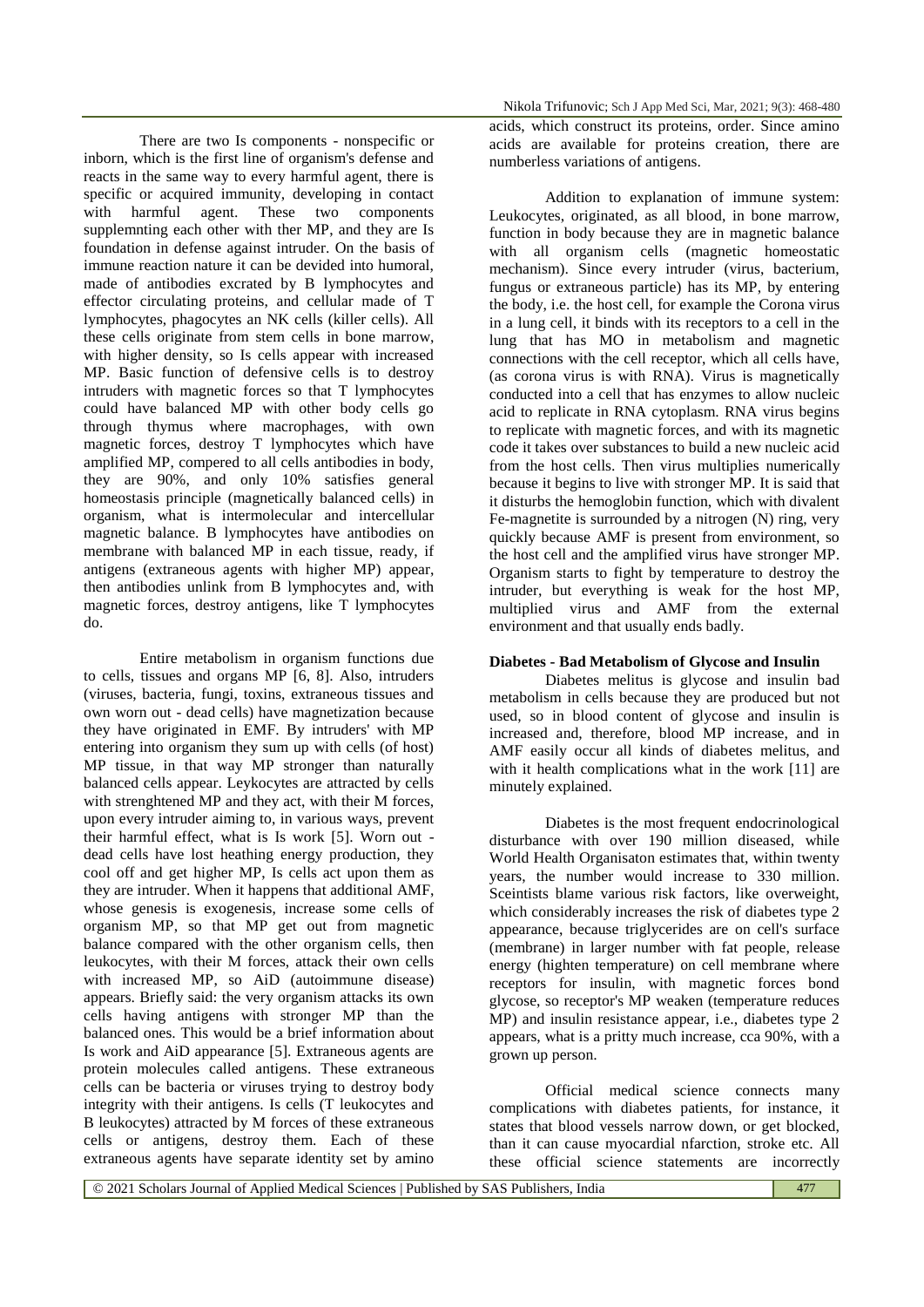interpreted because the mentioned diseases cause is only AMF from environment [11]. To understand everything completely Lit. [11] should be studied.

Why and how does diabetes type 1 appear as autoimmune disease, what has already been explained. Diabetes type 2, appears by insuline resistance, has been cleared up, too, and it also goes from fatness diabetes. As for effects of diabetes, it is minutely explained and proven by facts, that causes are only AMF and not increased glycose in blood, which only increases blood MP, so that even smaller intensity AMF may becomes pathological.

This is a brief review of main scientific works enabling readers to understand everything, and, also, opens new views on how does life function, why diseases occur, how to treat and prevent them.

# **Statistics States that Younger People Get Diseases Recently, what was not Like that before**

It should be said how do MP look with young people. After birth humans grow up quickly, meaning that cells multiply quickly enabled by MP in cells which are strong and metabolism function enables growing, immune system functions perfectly, all being enabled by MP of young ones. It is already known that with old age MP get weaker. When all this is known, it is easy to understand why older people are less resistant to various diseases than younger ones. Official literature states that, recently however, young people get more easily diseased than before.

The cause is because they are in AMF, and be sure, nothing else is the cause. It is obvious how much phones, fixed and mobile, earphones, computers, television sets, printers, and home furniture is more that 90% with ferromagnetic and paramagnetic materials. Complete electrification of living space is great AMF and electromagnetic field generator, but nobody pays attention to it, so it is a real wonder that there are no more diseases. There are no more diseases because people move around a lot, so the appeared body viscous magnetization (BVM) located by AMF in an organ or its part, with body moving around dicreases quickly, i.e., disappears. Moving is great help in BVM decomposition in body, preceding an illness. Official risk factor is not moving, stated in science,too. But the attention is not paid that if one moves and lives and works in AMF, oftenly occurs heart infarct, oftenly ending with mortality, what happens to sportsmen sometimes. It is necessary to eliminate AMF from dwelling rooms and moving around, as other physical activities is good for everyone, prolongs life and slows down aging. It is necessary to add to this brief exposings with pathology appeared in AMF from external environment. All diseases (CVD, tumors, diabetes, mental disturbances asthma, nephritis) cause are AMF from external environment, what is

thoroughly explained and documented in submitted works. It must be noted that official medical science connects the mentioned diseases with risk factors, what is incorrect because they are only effects of AMF present in living environment, as the given example about not enough moving as a risk factor. In brief, diseases cause are BVM in organism formed by AMF from environment, only then malignant disease or CVD appears. It is repeated, moving destroys BVM and that is why there is no disease regarding great number of AMF in people's living spaces.

## **Smoking and Health**

By such opinion medical science is praised because a very large number of diseases are attributed to the risk factor of smoking, it only lacks an explanation as to why this is so, the explanation is following: nicotine, as a substance of tobacco smoke, has in the structural formula CH3 (methyl group) which is paramagnetic and enters into blood by smoking, so the blood gets increased MP (something similar to glycose). Media inform that smokers were more attacked by the corona virus than non-smokers. It is clear, because the blood of smokers has stronger MP and the virus acts quickly in AMF, this is understandable and it is necessary to quit smoking and AMF from the living space and there is no disease. This paper explains that the main pathological cause are large number of AMF and anything that increases the blood MP automatically increases the risk factor for various diseases appearance. This explanation satisfies the categorical attitude of medical science that smoking is very harmful for almost all diseases.

# **Oxygen Transportation to all Body Cells**

An explanation must be added of how hemoglobin transmits O2 to cells throughout the body, because the official science has not fully explained for not understanding MP. It is known that Fe is surrounded by N (nitrogen diamagnetic) ring, which does not allow with its diamagnetic properties that O2 (two oxygen atoms, distinct paramagnetic) with magnetic force attach to Fe, because by entering cells through blood, no M forces could separate O2 from divalent iron, and from nitrogen ring cells magnetic forces easily overtake O2 and in chemical reactions liberates energy in a cell forming CO2 which is diamagnetic. M forces inside cell eject CO2 out of cell into venous blood. Through venous bloodstream into right heart, then though right artery into capillary and then into alveolus into which, by inspirium, enters O2 which capillaries, by M forces, bond with hemoglobine in erythrocyte and O2 through blood goes to left heart, which through arterial flow carries O2 to all cells in organism. CO2 from alveoles, by expirium, goes to atmospheric air. This should be explained by exact M forces, because official science seems not to aprove the ruling MP in bioscience.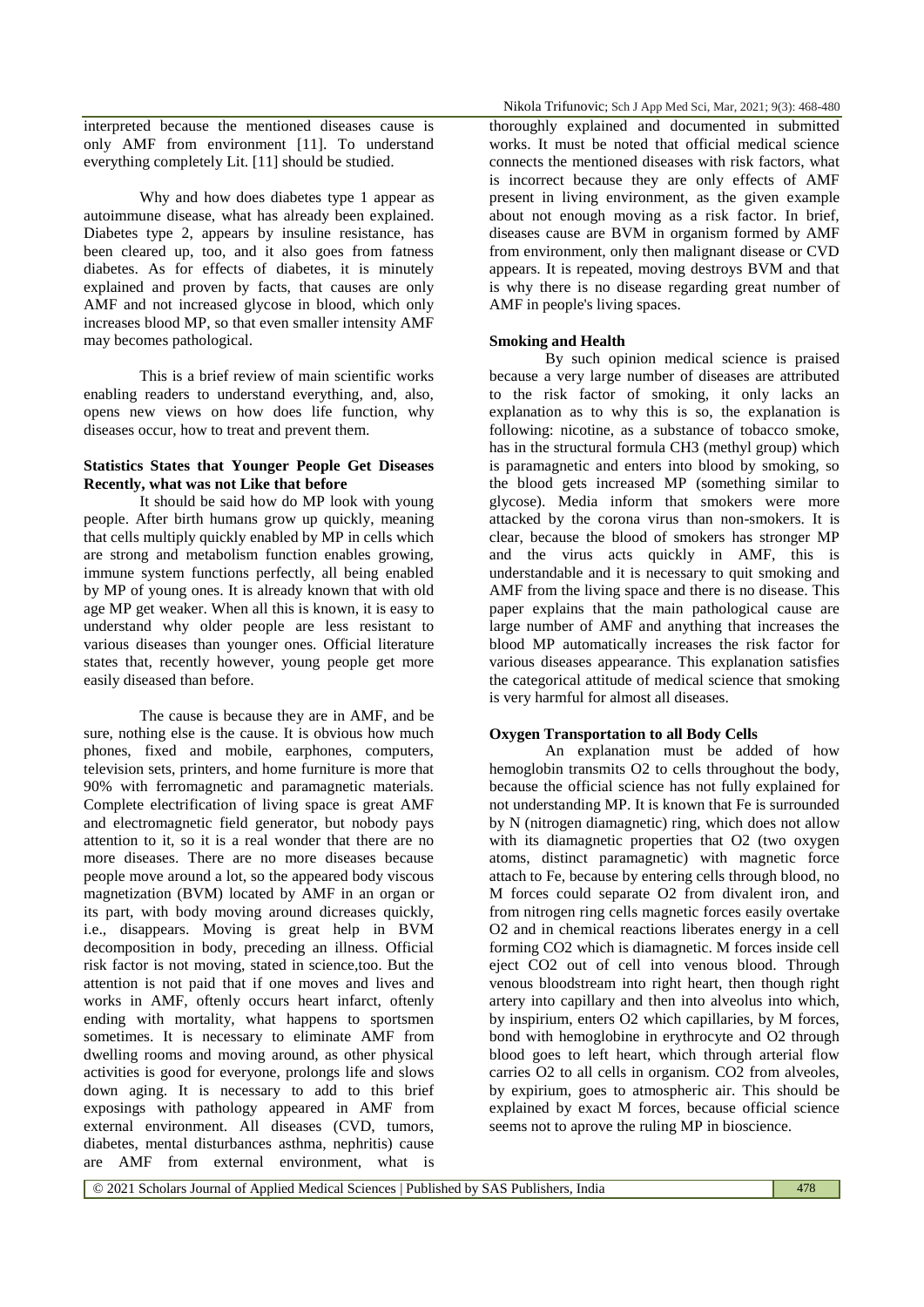# **Experiments in Psychiatric Clynic**

In order to show AMF influence on people, an experiment is performed with schizophrenic patients in a Psychiatric Hospital. One room with 10 beds was arranged so that everywhere is a natural EMF (ecological room) without AMF. Each month, ten patients slept and spent time in natural EMF. Before entering the ecological room, complete laboratory blood tests were performed, and after a month of staying in the ecological room, laboratory blood tests were performed again. In total 40 patients went through the ecological room within 4 months, by simple summing of all individual analyzes from ecological room and from the room with AMF separately, after comparison results were following: Calcium in the blood was four times higher in AMF, i.e., in the ecological room, calcium was four times lower in the blood, which indicates that there is no atherosclerosis in the ecological room and organism aging slows down. Isoenzyme (S-CK creatinine kinase) of the heart muscle is 4,5 times higher in AMF, being a diagnostic indicator of heart attack, it is clear why there is the most atherosclerosis in AMF, also the same isoenzyme is moderately increased in acute psychotic attacks in AMF, where mentally ill people are treated, the outcome is bad. Isoenzyme (S-LDH) serum lactate dehydrogenase is increased 3,7-fold in AMF and is an indicator of testicular stem cell cancer indicating that cancer cause is AMF. Bilirubin in AMF is 3.4 times higher in the blood, being erythrocytes destruction when anemia occurs, indicating that AMF is the cause of anemia. Potassium in the blood is 3.7 times higher in AMF, causing arrhythmias, usually the indicator of a pre-infarction condition. Other laboratory results are similar. The conclusion is that all patients with all diseases should be treated exclusively in natural EMF, and then the mortality of patients will be drastically reduced.

It should be noted that the experts who followed the experiment results did not notice anything during the data processing and as you can see the results are very good and instructive. The above conclusion is also valid for the action of virus corona in the body where AMF are present.

These experiment laboratory results from the hospital with mentally ill people will be compared with the laboratory results of patients with corona virus who are being treated in AMF. Some analyzes results of patients with the virus, based on media informations, are very similar, such as anemia in all, leukocytes are reduced, cardiac arrhythmia is similar, the media reported that the temperature kills the corona virus, which makes sense because the viruse's center has high MP, and high temperature is a possible help in fighting the virus. The remark is: it was not possible to get the results of laboratory blood analyzes of the patients with

corona virus, because the officials said that they did not have those results, or did not want to give them. Immune system cells are known to have much smaller number of leukocytes in elderly patients and are weakened by MP, reducing the surviving ability with diseased by corona virus. With younger patients, the number of leukocytes is higher and MP are stronger, as already mentioned, so the body's defense is better because the M forces of leukocytes can prevent the progression of the disease and that is why younger people, as they say, get less diseased. Recently, however, corona virus disease has been increasingly attacking young people, as media inform, and this is a clear cause that has been shown when explaining why more and more young people are suffering from CVD, what was shown and explained earlier. The same explanation applies to corona virus. It should be emphasized that people, out of ignorance, make a lot of mistakes in relation to AMF from the external environment, which should not be forgotten because they accelerate all pathological events with a diseased one. Unfortunately people don't know that it should be removed. This work requests the authorities to remove artificial AMF and will be more successful in treating the current disease. We have heard from the media that most often the corona virus attacks erythrocytes in the lungs, i.e., hemoglobin and O2 transfer to a cell is reduced, and natural respiration cannot provide O2 to cells, so O2 is artificially delivered to cells, but the most important thing is to remove the present AMF because they are always an obstacle to organism functioning. For everything presented, the author is willing to personally help in the work of anyone who wants to hear, because this is a new approach to human health for biology and medicine.

It must be emphasized again that only CVD, malignant diseases and diabetes end many lives in the world and in Serbia. It has already been said that in Serbia about 4300 people die from CVD in a month, and it is all the fault of AMF, and not the risk factors that are only the consequence of the present AMF from the environment.

The author wants to inform you that he is invited from all over the world to send his scientific papers to publish them in the scientific journals without financial participation. He was invited to give lectures, to be the scientific papers reviewer, and to preside conferences, what the author refused because he did not speak English, but waned all these scientific discoveries to be available to the whole world and the country of Serbia. But for 30 years the authorities are silent because of their misunderstandings of MP and insufficiently studied pathological factors.

This work is provoked by the appearance of the Corona virus in the world and in our country, but also by the Journal of Pharmacy and Pharmacology